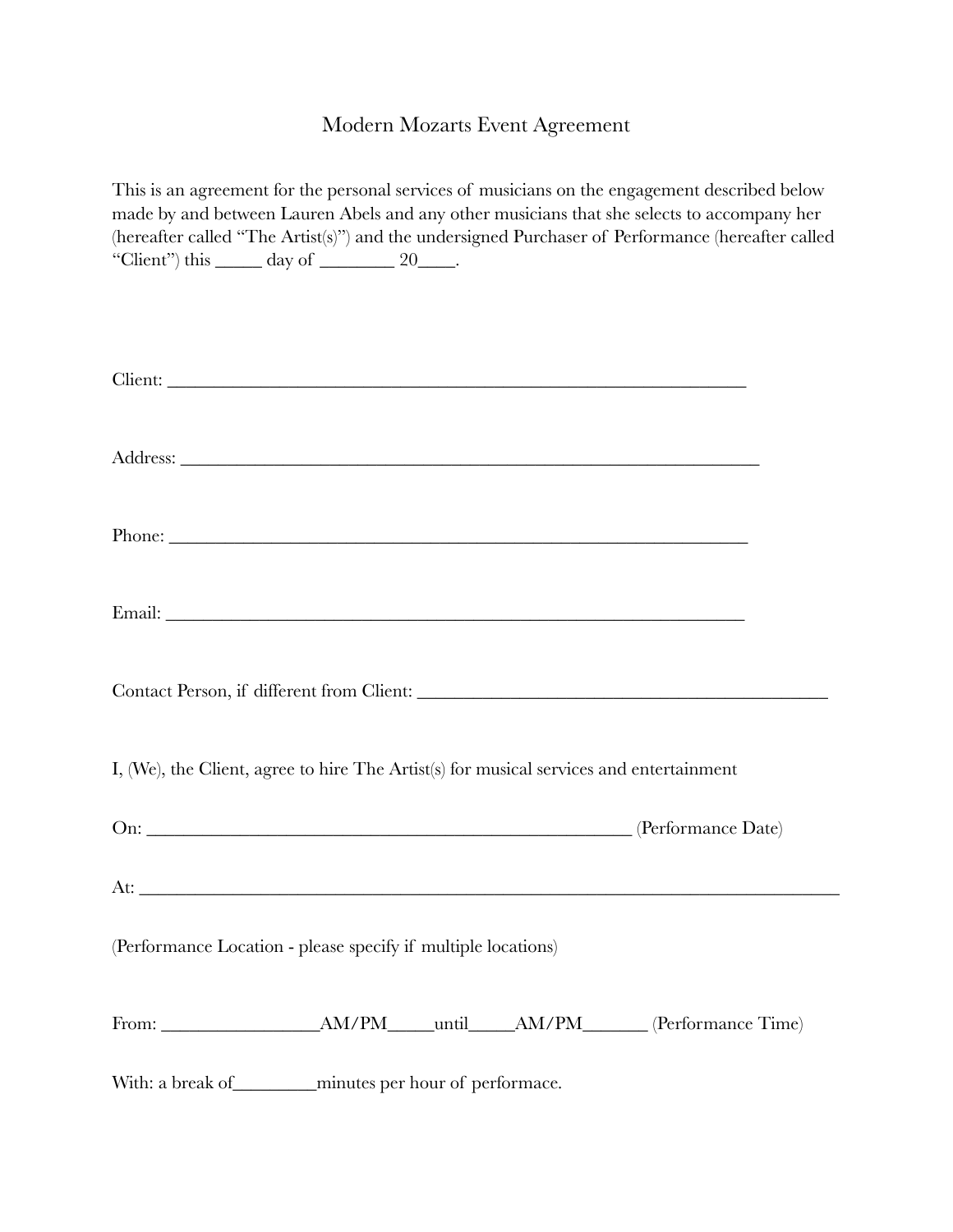The Artist(s) will provide the following music:

| Classical Folk Jazz Popular Mixed Other (specify)                                                                                                                                                                              |  |
|--------------------------------------------------------------------------------------------------------------------------------------------------------------------------------------------------------------------------------|--|
|                                                                                                                                                                                                                                |  |
| during the service of the service of the service of the service of the service of the service of the service of the service of the service of the service of the service of the service of the service of the service of the s |  |
| With a ___________ ensemble consisting of ________________________________.                                                                                                                                                    |  |
| <b>SPECIAL REQUIREMENTS:</b>                                                                                                                                                                                                   |  |
| 1) The Artists' attire will be: (indicate one) _Formal _Semi-formal _Black Tie _Casual                                                                                                                                         |  |
| $\sqrt{\frac{1}{1-\epsilon}}$                                                                                                                                                                                                  |  |

2) Purchaser \_\_WILL \_\_WILL NOT provide The Artist(s) with a meal and refreshments (there is no obligation to do so).

3) Outdoor Performance? \_\_YES \_\_NO \_\_BOTH

4) Adequate and appropriate lighting and seating in the performance area shall be provided or arranged by the client. The Artist(s) will provide music stands and other necessary equipment, props and transportation. If any additional equipment (amplification, etc.) is to be provided by the Artists (at an additional charge to be agreed upon), please specify.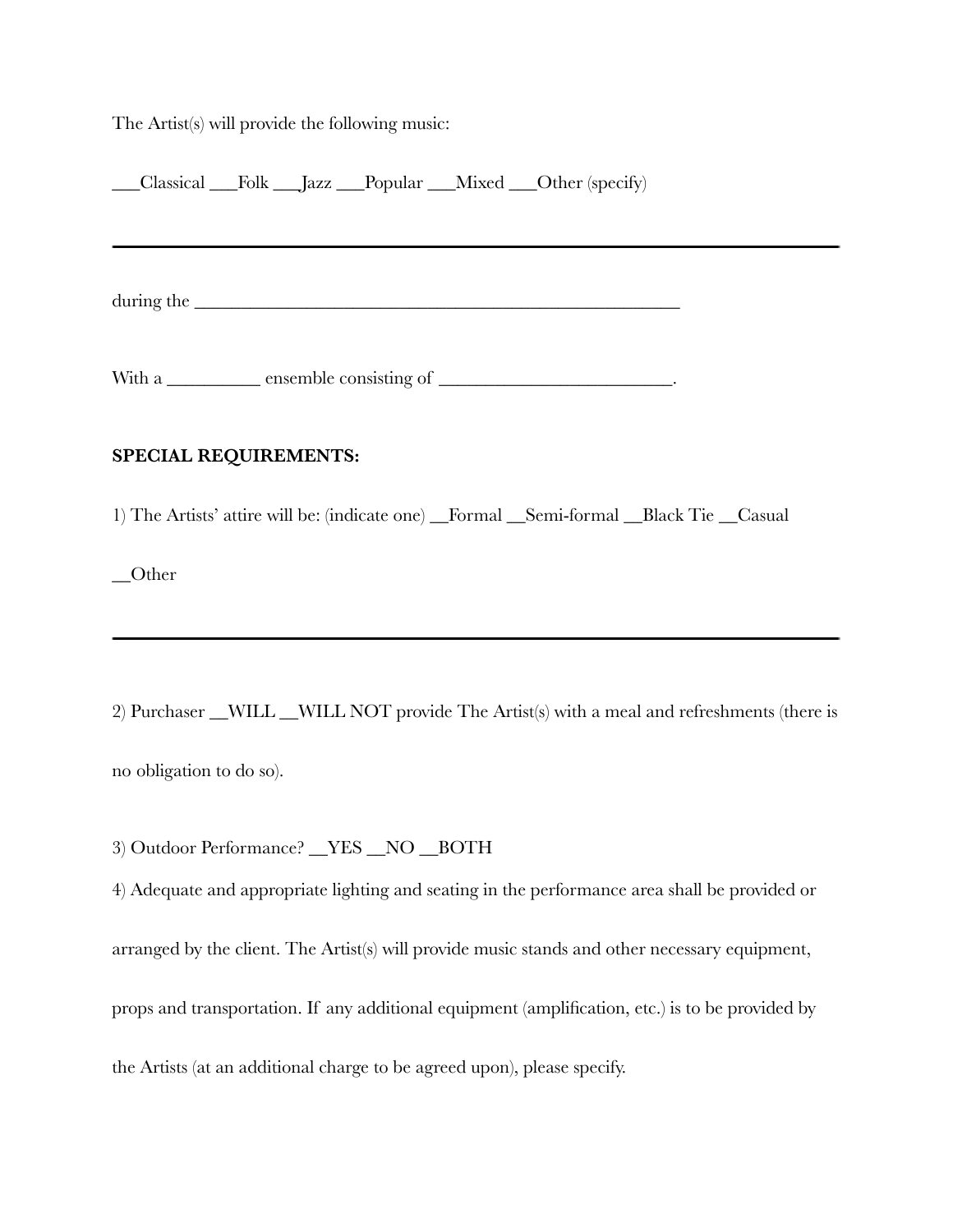Equipment: \_\_\_\_\_\_\_\_\_\_\_\_\_\_\_\_\_\_ Equipment Fee (if applicable): \$\_\_\_\_\_\_\_\_\_\_\_\_\_\_\_\_

5) Transportation to and from said location will be provided by the Artist(s). If the event location is outside of a 60-mile radius from The Artist(s), the client is to provide a travel fee, unless other arrangements have been agreed upon in advance by the client and The Artist(s).

Travel Mileage: \_\_\_\_\_\_\_\_\_\_\_\_\_\_\_\_\_\_\_ Travel Fee (if applicable): \$\_\_\_\_\_\_\_\_\_\_\_\_\_\_\_\_\_

## **CONDITIONS OF EMPLOYMENT:**

1) Services and payments are contracted, scheduled and guaranteed based on the receipt of valid,

completed contracts.

- 2) Payment must be made in the form of electronic payment via Zelle secure direct transfer. All payments should be made payable to Lauren Abels, via the following phone number: (615) 968-3319. A non-refundable 50% deposit to be paid at time of submission of contract, by  $\_\_\_\_\_\_\_\_\_\_\_\_\$ .
	- Final Balance: \$\_\_\_\_\_\_\_\_\_\_\_\_ due by \_\_\_\_\_\_\_\_\_\_\_\_\_, unless arrangements have been agreed upon in advance by the client and The Artist(s). A late payment of the final balance will incur an automatic late fee of \$50, plus 1% per day not compounding, on the total balance due.
- 3) If required, The Artist(s) may be available to perform longer than the contracted time, although this cannot be guaranteed. Subject to their availability, the client agrees to pay an additional \$\_\_\_\_\_ per each hour of overtime requested, due in full at the end of the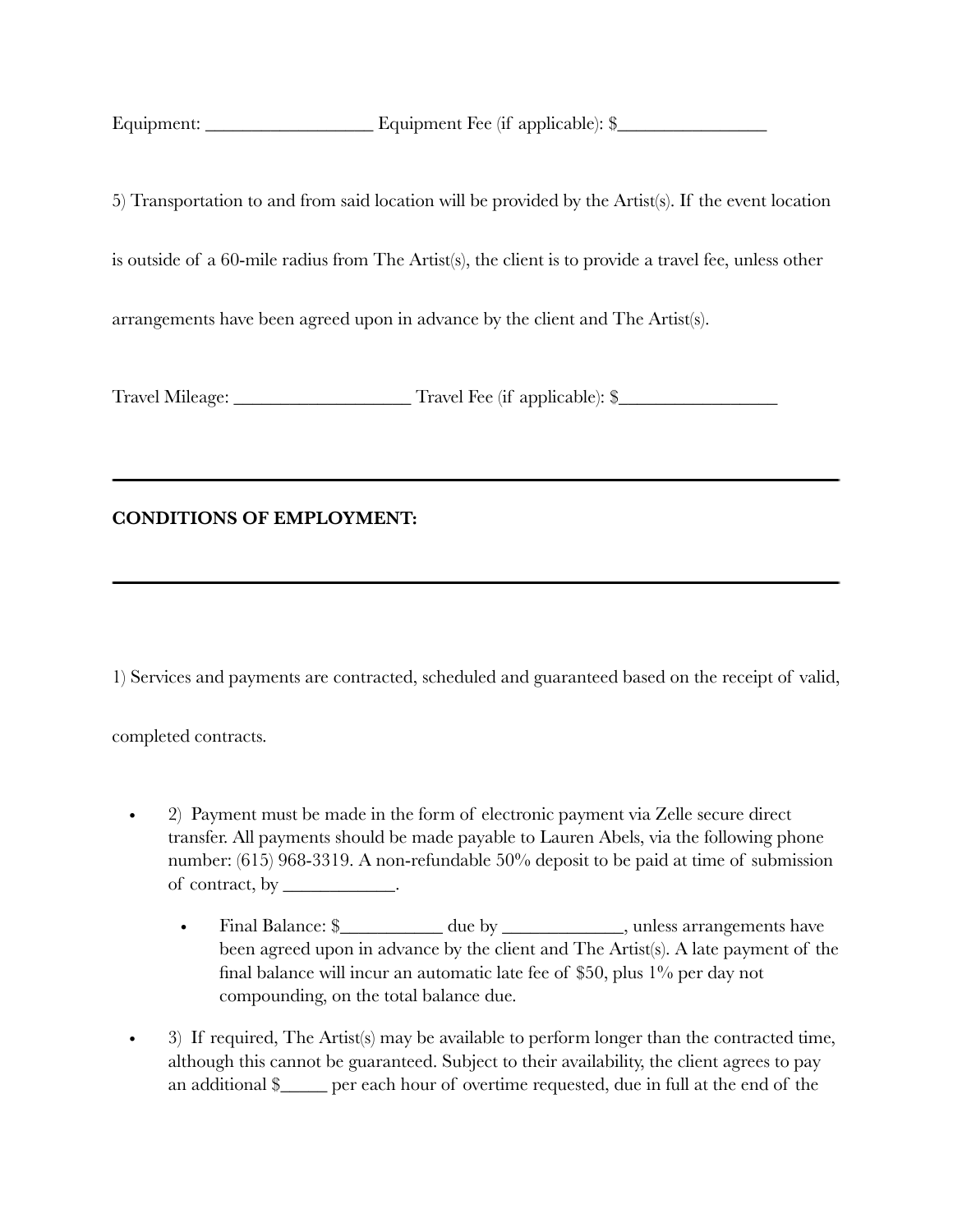## performance.

- 4) Cancellation: in the event of a cancellation for any reason, the client is responsible for immediately contacting The Artist(s) at (615) 968-3319. The Artist(s) guarantee the contracted musical services and must turn down other further requests for the contracted time, consequently, cancellation fees are as follows:
	- 30 or more days notice: 15% of reserved service amount.
	- Less than 30 days notice: 25% of reserved service amount.
	- No notice given:  $50\%$  of reserved service amount.
- 5) The Artist(s) will arrive at the specified location with sufficient time to set up and start at the time scheduled. If The Artist(s) are unable to set up due to the location not being available at the said time, the finishing time will remain as stated in the contract unless the client agrees to the overtime clause above.
- 6) If the performance is outdoors, the client shall provide suitable protection for The Artist(s) and their equipment (tent/canopy/etc.) OR make arrangements for an alternative indoor location in the event of inclement weather. The Artist(s) reserve the right to move to said location at their discretion due to unsuitable weather (too hot, too cold, too windy, etc.) so as to prevent their instruments from being damaged. In the event of a cancellation due to unsuitable weather, if an alternative indoor location has not been arranged, the client is still responsible for the total contract price to be paid in full to The Artist(s).
- 7) The client is responsible for providing detailed directions to the performance location with the signed, completed contract.
- 8) The Artist(s) must receive any changes in time, location or ensemble type in writing. Such changes will be accepted and approved at the discretion of The Artist(s).

9) The Artist(s)' performance at this engagement shall not be recorded for reproduction or transmission in any form without a written agreement from the Artist(s).

\_\_\_\_\_\_\_\_\_\_\_\_\_\_\_\_\_\_\_\_\_\_\_\_\_\_\_\_\_\_\_\_\_\_\_\_\_\_\_\_\_\_\_\_\_\_\_\_\_\_\_\_\_\_\_\_\_\_\_\_\_\_\_\_\_\_\_\_\_\_\_\_\_\_\_\_